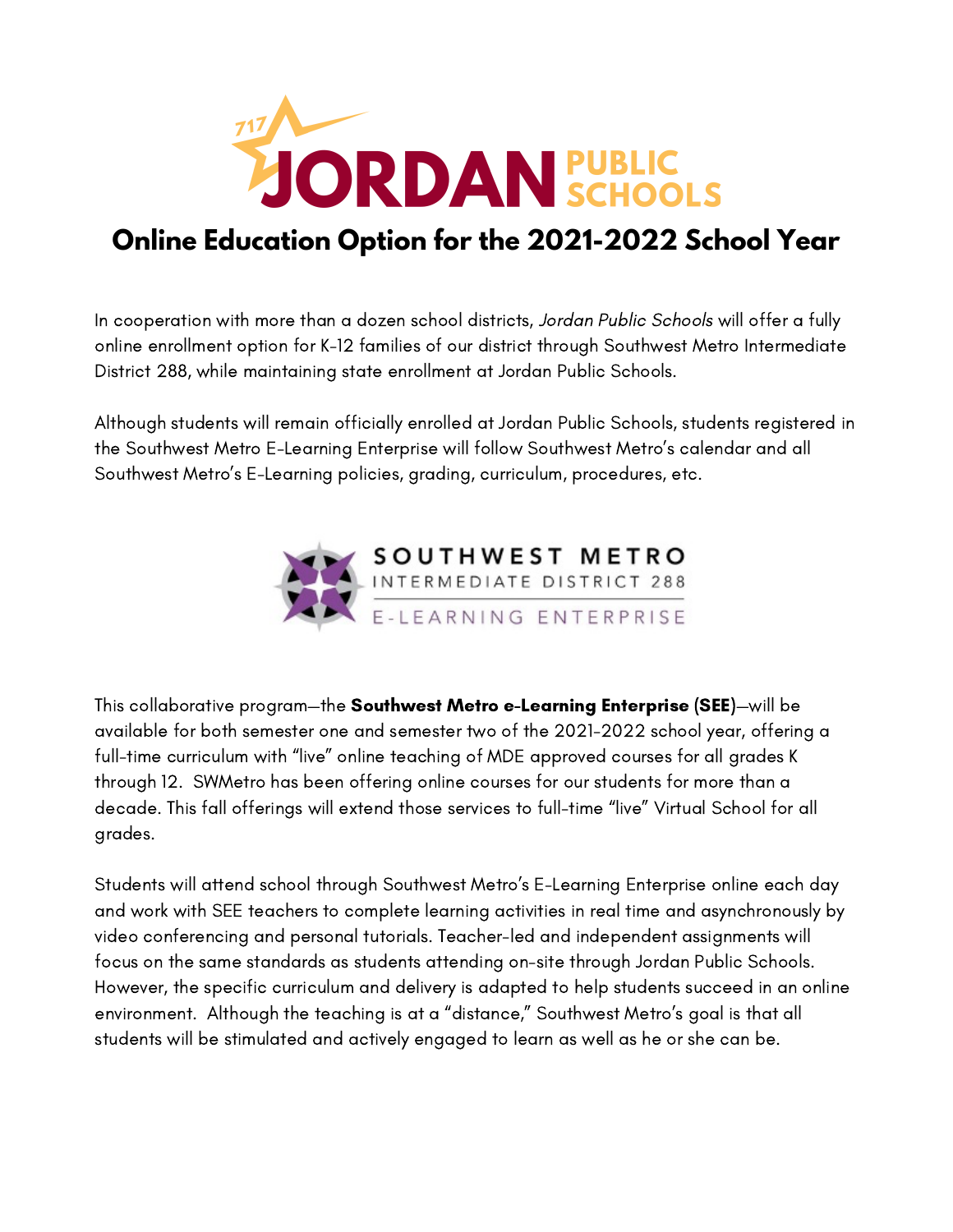## **FIRST STEPS**

1. A student must be currently enrolled as a student in Jordan Public Schools.

• First please [formally enroll](https://www.jordan.k12.mn.us/enroll) in our district if you have not done so already, before completing the separate online registration.

2. Start registration of your student(s) for your **SEE Virtual School—elementary (K-5), middle (6-8), high** school (9-12)—as soon as possible:

- Enrollment in the SEE Virtual School is a minimum one semester commitment.
- Interested families, must fill out this <mark>[E-Learning Enrollment Form](https://docs.google.com/forms/d/e/1FAIpQLScMa959Y6qXVISe99jW3mRxUfAIy0tRJHwIN5jqdmN7aYkkAw/viewform?usp=sf_link)</mark> to register for SW Metro's E-Learning Enterprise

3. Fill out SW Metro's Interest Survey located **HERE** to be contacted by SW Metro's SEE Staff and keep up to date on program information.

## **NEXT STEPS**

- Once you have filled out the E-Learning Enrollment Form and SW Metro's Interest Survey (both linked above), contacts from SW Metro and Jordan Public Schools will reach out regarding next steps.
- **Technology:** Students enrolled in the SEE program will receive a Chromebook from Jordan Public Schools during device distribution night at the Jordan Middle School on August 25, 2021 from 3:30 - 7:30pm.
- Academic Calendar: Students in SW Metro's SEE program will follow their program calendar, not Jordan's academic calendar. Please review the **SW METRO SEE PROGRAM CALENDAR** for more information.
- Class Schedule: Students in SW Metro's SEE program will follow their class schedules, not Jordan's schedules. Please review the **SEE Class Schedules** for more information.
- Course Catalogue: SEE offers a synchronous schedule for all elementary classes. However, for grades 6- 12, students can choose between synchronous classes or an asynchronous self-paced schedule.
	- o [SEE Self-Learning, Asynchronous Course Catalog \(grades 6-12 only\)](https://drive.google.com/file/d/16BrXW9uw6_7rN6f7hlR6AhhICmTePhVz/view?usp=sharing)
	- **[SEE Synchronous Course Catalog](https://drive.google.com/file/d/1I6vXdfg4hPL9woNNZAY5wYzQK1ioV6DS/view?usp=sharing)**

# **HIGHLIGHTS OF SWMETRO e-Learning SUPPORTS**

- ✔ Taught by licensed teachers.
- ✔ Aligned with curriculum and Minnesota state standards.
- ✔ Learning models including "live" virtual classrooms using video, social media, and other real-time interfaces.
- ✔ Whole class and small group
- collaborative instruction.
- ✔ Combined with Independent self-paced teacher-supported learning.

✔ Designed to meet the same high level academic rigor present in regular schoolrooms.

✔ Students are eligible to participate in your home district athletics and other activities.

✔ Special education needs will be met in partnership with the home district.

#### Student Devices

SEE students will be provided a Chromebook from Jordan Public Schools; students must follow all Jordan tech policies.

### Feedback

Lessons and assignments designed to give students smaller, more regular targeted feedback.

#### Daily Class Hours

All classes will have regular class hours for "live" instruction or tutorial assistance following SEE's determined schedule.

### Virtual Interaction

Daily online interaction between peers and instructors. For example, morning meetings at the elementary school.

#### Online Help



Technical support during school hours both online and by phone is available from your home district and from SEE.